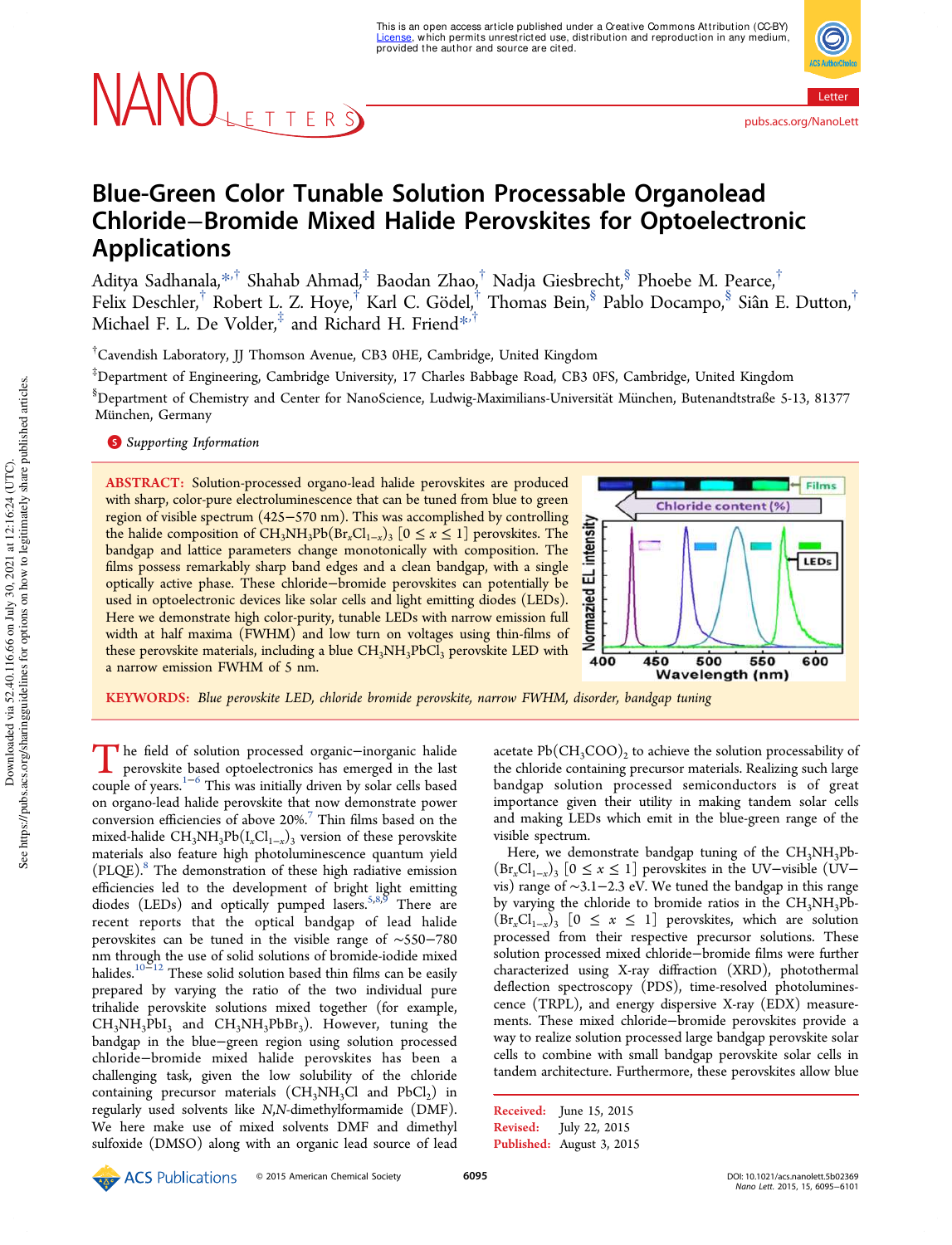LEDs to be realized, which have proven to be a difficult task with gallium nitride (GaN) being the only widely used option for commercial application. We here demonstrate the use of the CH<sub>3</sub>NH<sub>3</sub>Pb(Br<sub>x</sub>Cl<sub>1−x</sub>)<sub>3</sub> perovskites in the fabrication of LEDs with color tunability dependent on the composition, and for  $CH_3NH_3Pb(Br_xCl_{1-x})$ <sub>3</sub> [*x* < 0.6] we demonstrate blue LEDs with narrow emission full-width at half maxima (FWHM).

Bandgap tuning in the CH<sub>3</sub>NH<sub>3</sub>Pb(Br<sub>*x*</sub>Cl<sub>1-*x*</sub>)<sub>3</sub> [0 ≤ *x* ≤ 1] perovskites was achieved by substitution of Br and Cl ions in the precursor solutions. We prepared perovskite precursor solutions with two different organic  $(CH_3NH_3X)$  to inorganic  $(Pb(CH_3COO)_2)$  molar ratios-3:1 and 5:1 organic to inorganic (for detailed description of material preparation refer to the Supporting Information). We note that these ratios correspond respectively to (1) a stoichiometric solution and  $(2)$  one with an excess of CH<sub>3</sub>NH<sub>3</sub>X, and these are analogous to the 1:1 and 3:1 ratios for methylammonium halide and lead halide starting materials typically used.<sup>5,13,14</sup> The photophysical properties of the 3:1 molar starting ratio perovskite samples are summarized in the Supporting Information (Figures S1, S2, and S3). In brief, we observe a monotonic blue shift in the bandgap with decreasing bromide content and increasing chloride content in the  $\text{CH}_3\text{NH}_3\text{Pb}(\text{Br}_x\text{Cl}_{1-x})_3$  [0 ≤ *x* ≤ 1] perovskites. X-ray diffraction of the CH<sub>3</sub>NH<sub>3</sub>Pb(Br<sub>x</sub>Cl<sub>1−x</sub>)<sub>3</sub> films formed using the stoichiometric solution indicates formation of a cubic perovskite, space group *Pm3m*, across the entire composition range  $[0 \le x \le 1]$ . In agreement with Vegard's law, a monotonic decrease in the lattice parameter with increasing chloride content is observed. These 3:1 molar staring ratio perovskite materials could be useful in solar cell applications as their band-edges are sharper with clean sub-bandgap and narrow XRD diffraction peaks (see Supporting Information, Figures S1, S2, and S3 for PDS and XRD spectra). However, for luminescence applications, we use 5:1 organic to inorganic molar starting ratio perovskite materials analogous to the materials used to make efficient perovskite LEDs previously,<sup>5,14−17</sup> and these are described in detail as follows.

EDX measurements were performed (see Supporting Information, Figure S4) to determine the nominal halide composition in the 5:1 organic-to-inorganic molar starting ratio based CH<sub>3</sub>NH<sub>3</sub>Pb(Br<sub>*x*</sub>Cl<sub>1−*x*</sub>)<sub>3</sub> [0 ≤ *x* ≤ 1] perovskite films spin-coated onto quartz substrates, and it was found that the halide content in films is similar to that in the precursor mixture solutions within the detection error limits of the measurement  $(\pm 5\%)$ . Henceforth, the composition indicated in rest of the manuscript is that of the respective perovskite films.

The optical properties of 5:1 organic-to-inorganic molar starting ratio based  $CH_3NH_3Pb(Br_xCl_{1-x})$ <sub>3</sub>  $[0 \le x \le 1]$ perovskite films spin-coated onto quartz substrates were measured. The absorption spectra in Figure 1a show a monotonic blue shift in the bandgap of these films with decreasing bromide content (or increasing chloride content), from a band-edge of around 530 nm for 0% chloride sample  $(CH_3NH_3PbBr_3)$  to 400 nm for the 100% chloride sample  $(CH_3NH_3PbCl_3)$ . To analyze the quality of semiconductor formed, we performed PDS measurements to probe the subbandgap absorption of our perovskite films. PDS is a highly sensitive absorption measurement technique capable of measuring absorbances down to 10<sup>−</sup><sup>5</sup> and is not subject to optical effects, such as light scattering, reflection, and interference effects at the substrate/material interface. PDS has been extensively used to study various organo-metal halide perovskites to measure the sub-bandgap defect states,



Figure 1. (a) UV−visible absorption spectra and (b) normalized photoluminescence spectra for the 5:1 organic to inorganic molar starting ratio CH<sub>3</sub>NH<sub>3</sub>Pb(Br<sub>x</sub>Cl<sub>1−x</sub>)<sub>3</sub> [0 ≤ *x* ≤ 1] perovskite thin films with different chloride−bromide ratios as indicated. Excitation for PL was performed with a pulsed laser system at 3.1 eV photon energy and 100 fs pulse length, and PL spectra have been normalized to the peak emission. (c) PDS spectra showing sharp band edges and a clean bandgap.

degradation, and energetic disorder in the form of Urbach energy.<sup>5,12,13,18-20</sup> The PDS spectra for the 5:1 organic to inorganic molar starting ratio  $CH_3NH_3Pb(Br_xCl_{1-x})$ <sub>3</sub> [0 ≤ *x* ≤ 1] perovskite films is shown in Figure 1c, which shows a blue shift in the bandgap with increasing chloride content in the perovskite films. We find that all of these perovskite films have sharp band edges and clean sub-bandgap absorption indicating the superior quality of the semiconductor formed. Steady-state PL spectra of the 5:1 organic to inorganic molar starting ratio CH<sub>3</sub>NH<sub>3</sub>Pb(Br<sub>x</sub>Cl<sub>1-x</sub>)<sub>3</sub> [ $0 \le x \le 1$ ] perovskites were measured (Figure 1b). We observe a systematic blue shift in the PL spectra with increasing chloride content from 543 nm for 0% chloride perovskite  $(CH_3NH_3PbBr_3)$  to 428 nm for 100%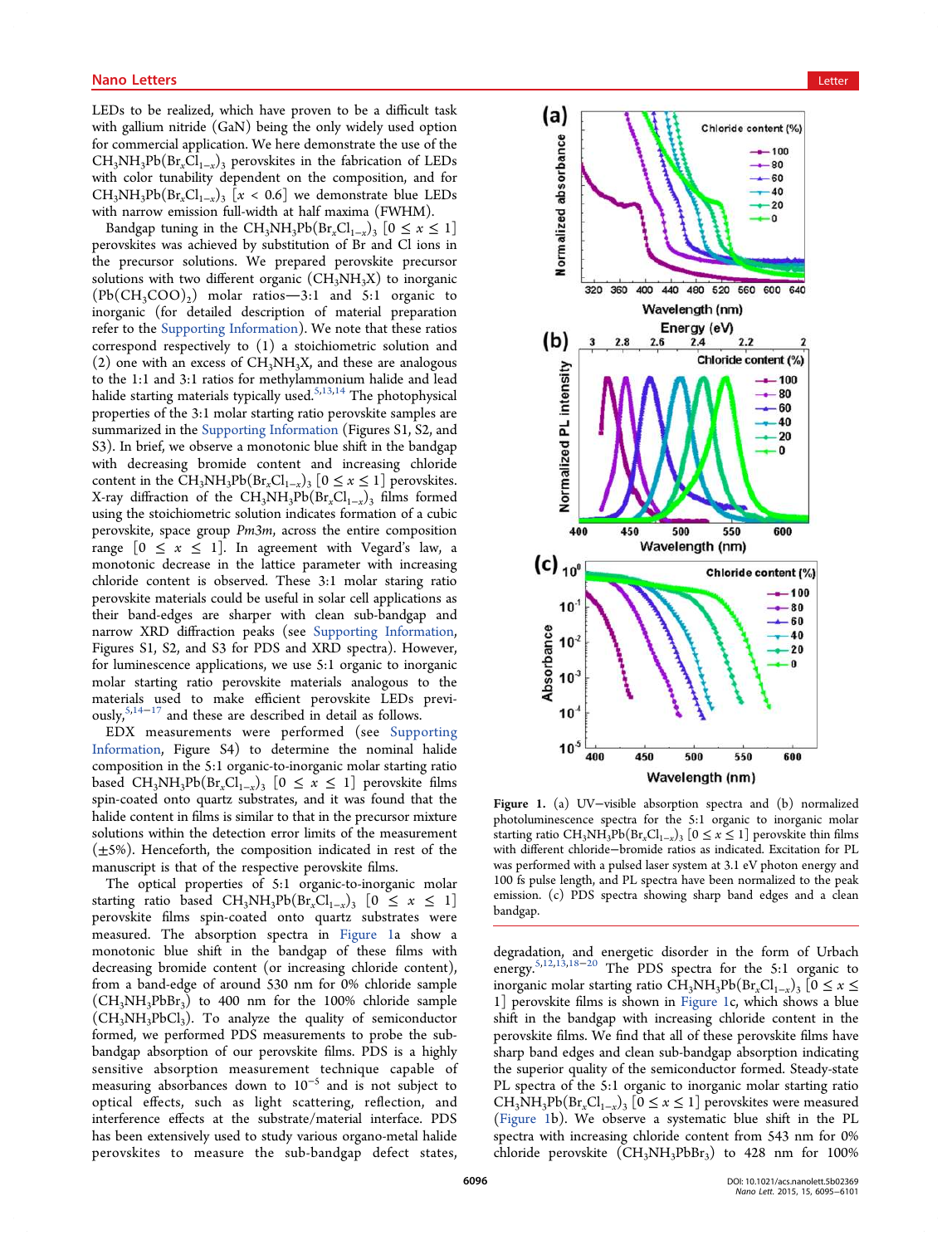

Figure 2. (a) XRD patterns showing the evolution of the (200) reflection as a function of composition for 5:1 molar starting ratio  $CH_3NH_3Pb(Br_xCl_{1-x})$  [0 ≤ *x* ≤ 1] perovskite thin films showing diffraction pattern shift to higher scattering angle, 2θ with increasing chloride content. (b) Changes of normalized lattice parameters for 5:1 (closed squares) and 3:1 (closed triangles) organic-to-inorganic molar starting ratio CH3NH3Pb(Br*x*Cl1−*<sup>x</sup>* )3 [0 ≤ *x* ≤ 1] perovskite thin films and PL peak position with change in composition for the same films. (c) Plot of normalized PL intensity versus time for same films. (d) Comparison of the change in FWHM of the PL emission peak, (200) XRD reflection, and the Urbach energy calculated from PDS measurements for the same films. The normalized lattice parameter and XRD FWHM show two data points for 20% and 40% chloride samples each, and these values are for the split phases observed in the XRD of these samples. Excitation for PL was performed with a pulsed laser system at 3.1 eV photon energy and 100 fs pulse length.

chloride perovskite  $(CH_3NH_3PbCl_3)$ . The PL and the PDS spectra demonstrate that the resulting CH<sub>3</sub>NH<sub>3</sub>Pb(Br<sub>x</sub>Cl<sub>1−*x*</sub>)<sub>3</sub>  $[0 \le x \le 1]$  perovskite films demonstrate a single optically active phase. This finding supports our observation of a clean bandgap in these films.

 $XRD$  studies of the  $CH_3NH_3Pb(Br_xCl_{1-x})$ <sub>3</sub> [0 ≤ *x* ≤ 1] perovskite films formed using the 5:1 molar starting ratio solutions (Figure 2a), indicate the formation of a cubic phase, space group *Pm3m*, across the composition range (for full XRD spectra see Supporting Information, Figure S5). Quantitative analysis to determine the lattice parameters was carried out using a Le Bail analysis,  $21$  in the Fullprof suite of programmes; <sup>22</sup> preferential alignment in the films prevents a full analysis of the crystal structure. As the chloride content increases, the peaks in the diffraction pattern shift to higher scattering angle,  $2\theta$ , as would be expected when bromide is replaced by smaller chloride ions. At low chloride concentrations (20−40% Cl) the high angle peaks at 30−31.5° 2θ (Figure 2a) are observed to split, indicating the formation of cubic perovskites with more than one lattice parameter. Given the monotonic variation in the lattice parameters in the 3:1 films with composition, this is most likely to arise as a result of bulk phase segregation into perovskite crystals with different ratios of halides with composition within 10% of the initial starting solution. From the current analysis, it is not possible to determine the relative phase fraction of the perovskites formed and so it is not possible to quantify the extent of the phase segregation. At higher chloride concentrations (*x* > 0.4) a single perovskite phase is seen in the XRD patterns; however, the broadening of the reflections may indicate some less extensive phase segregation.

In Figure 2b, we compare the change in the PL peak positions alongside the extracted normalized lattice parameters, where both follow a linear trend with the changing chloride fraction for the 5:1 organic to inorganic molar starting ratio CH<sub>3</sub>NH<sub>3</sub>Pb(Br<sub>x</sub>Cl<sub>1-x</sub>)<sub>3</sub> [0 ≤ *x* ≤ 1] perovskite films. We further measured the photoluminescence kinetics of the 5:1 organic to inorganic molar starting ratio CH<sub>3</sub>NH<sub>3</sub>Pb(Br<sub>*x*</sub>Cl<sub>1−*x*</sub>)<sub>3</sub>  $[0 \le x \le 1]$  perovskite films (Figure 2c) which show single bimolecular decays for the 0% chloride film  $(CH_3NH_3PbBr_3)$ and also for films down to 60% chloride sample, similar to what was reported previously for bromide−iodide mixed halide perovskite materials.<sup>8,12</sup> Films with 80% and 100% chloride content both show faster kinetics than the films with lower chloride content.

The Urbach energies were measured for all of the 5:1 organic to inorganic molar starting ratio  $CH_3NH_3Pb(Br_xCl_{1-x})$ <sub>3</sub> [ $0 \le x$ ≤ 1] perovskite films using the PDS spectra. Urbach energy  $E_{U}$ <sup>"</sup> is an empirical parameter that gives an indication of the energetic disorder for a given semiconductor.<sup>23,24</sup> The Urbach energy is derived from the PDS absorption data by using the following expression:  $A = A_0 \exp((E - E_g)/E_U)$ , where *A* is the absorbance,  $A_0$  is a constant, and  $E_g$  is the bandgap of the material.<sup>12,24,25</sup> Figure 2d shows the correlation between the extracted Urbach energies and the full width at half maxima (FWHM) of the PL spectra and the (200) XRD reflection of the 5:1 organic to inorganic molar starting ratio  $CH<sub>3</sub>NH<sub>3</sub>Pb \left(\text{Br}_x \text{Cl}_{1-x}\right)_3$  [0 ≤ *x* ≤ 1] perovskite films with various chloride content. It can be seen that the Urbach energy is the lowest for the 0% chloride  $(CH_3NH_3PbBr_3)$  sample at 20 meV and increases monotonically with increasing chloride content to 41 meV for the 80% chloride film and then drops down to 31 meV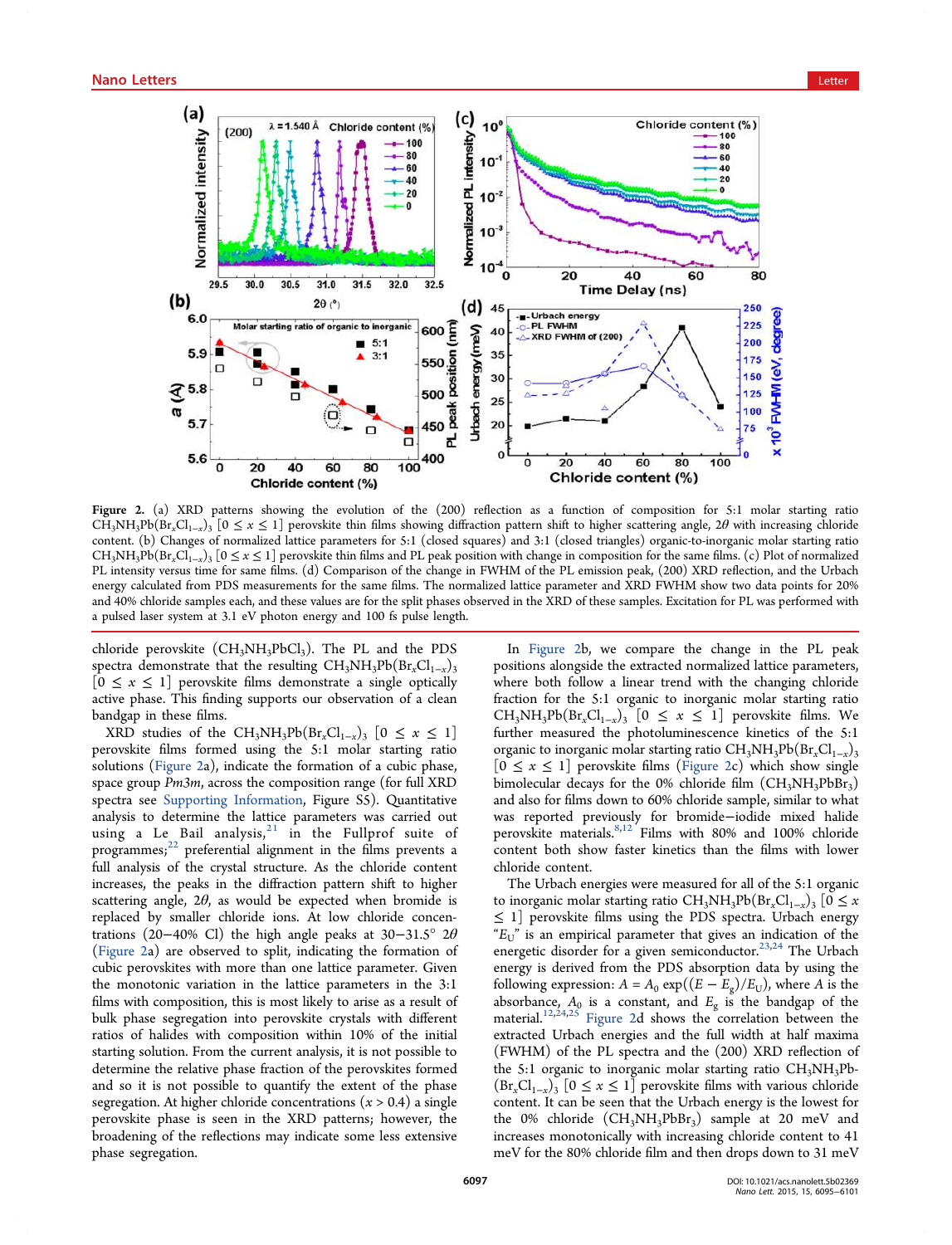

Figure 3. (a) Device structure of the perovskite LEDs. (b) Normalized EL spectra of the 5:1 organic to inorganic molar starting ratio CH3NH3Pb(Br*x*Cl1−*<sup>x</sup>* )3 [0 ≤ *x* ≤ 1] perovskite thin film based LEDs with different chloride−bromide ratios as indicated and measured at 77 K. These LEDs were fabricated in a device structure comprising of ITO/Mg:ZnO/perovskite/CBP/MoO*x*/Au and they demonstrate high color purity and emission tunability with change in composition. (c) Current density and external quantum efficiency curves for the 0% chloride (CH<sub>3</sub>NH<sub>3</sub>PbBr<sub>3</sub>) LED measured at room temperature (300 K) and (d) the forward emission of this LED with respect to bias voltage for the same device at room (300 K) and liquid nitrogen (77 K) temperatures.

for the 100% chloride sample  $(CH_3NH_3PbCl_3)$ . We also observe a similar trend in the PL with a minimum for the 0% chloride  $(CH_3NH_3PbBr_3)$  and 80% chloride  $(CH_3NH_3Pb$ - $(Br_{0.2}Cl_{0.8})_3$ ) samples at 142 and 124 meV, respectively. Furthermore, the PL FWHM increases monotonically with increasing chloride content in the films to reach a maximum of 167 meV for 60% chloride sample  $(CH_3NH_3Pb(Br_{0.4}Cl_{0.6})_3)$ . The FWHM of a process (absorption and emission) is generally indicative of the magnitude of disorder experienced by the excited carriers in the energetic landscape around them. Interestingly, the FWHM of the (200) reflection XRD shows similar trend as the PL FWHM and Urbach energy. This similarity in the trends between Urbach energy, PL FWHM and XRD FWHM, indicates the possibility that the energetic disorder experienced by the absorptive and emissive species are similar and are related to the structural disorder.

In order to demonstrate the potential application of these  $CH_3NH_3Pb(Br_xCl_{1-x})$  [0 ≤  $x$  ≤ 1] perovskite films in optoelectronic devices, we fabricated light-emitting diodes using these 5:1 organic to inorganic molar starting ratio CH<sub>3</sub>NH<sub>3</sub>Pb(Br<sub>x</sub>Cl<sub>1−x</sub>)<sub>3</sub> [0 ≤ *x* ≤ 1] perovskite films. The device structure used in this work is ITO/Mg:ZnO/ CH3NH3Pb(Br*x*Cl1−*<sup>x</sup>* )3/CBP/MoO*x*/Au, where a combination of indium tin oxide (ITO) coated glass substrate and 50 nm ZnO followed by 10 nm zinc magnesium oxide (Mg:ZnO) forms the electron selective contact and the combination of 25 nm 4,4′-Bis(*N*-carbazolyl)-1,1′-biphenyl (CBP), 15 nm molybdenum trioxide, and 100 nm gold (Au) electrode act as a holeselective contact. This device structure is depicted in Figure 3a along with the energy levels. The energy levels of the perovskite films were measured using Ultraviolet photoelectron spectroscopy (UPS) (see Supporting Information, Figure S6) and all

other energy levels were obtained from various literature reports.<sup>26,27</sup> We measured the electroluminescence (EL) spectra for devices with varying chloride content, CH<sub>3</sub>NH<sub>3</sub>Pb- $(Br_xCl_{1-x})$ <sub>3</sub> [0 ≤ *x* ≤ 1] (Figure 3b). At room temperature weak or no EL could be measured except for the 0% chloride  $(CH<sub>3</sub>NH<sub>3</sub>PbBr<sub>3</sub>)$  based perovskite LED device which gave us a peak external quantum efficiency (EQE) of around 0.1% at ∼6 V which is comparable to previous reports.<sup>5,28</sup> This LED demonstrated a near bandgap turn on at around 2.2 V indicating efficient and balanced charge injection in the device. The other LEDs containing different chloride content other than 0% chloride did not show weak or no measurable EL emission at room temperature. However, on cooling below 200 K, EL is observed in devices containing the mixed halide, 5:1 organic to inorganic molar starting ratio CH<sub>3</sub>NH<sub>3</sub>Pb(Br<sub>x</sub>Cl<sub>1−*x*</sub>)<sub>3</sub>  $[0 \leq x < 1]$ , perovskite films. The EQE could not be measured at low temperatures due to experimental difficulties. Nevertheless, we compare the peak forward emission intensity of the 100% bromide (CH3NH3PbBr<sup>3</sup> ) device at room temperature and 77 K (Figure 3b) which is indicative of the device performance at the measured temperatures. From Figure 3c and d, we observe that the turn on voltage remains at 2.2−3 V even at 77 K-similar to what we observe at room temperature. This is an interesting observation given the device turn on voltages for conventional organic LEDs (OLEDs) increases with decreases in temperature.<sup>29</sup> The forward emission intensity of this device also increases at low temperatures, indicating the improvement in the photoluminescence quantum efficiency (PLQE) at low temperatures due to a potential reduction in nonradiative recombination pathways at low temperatures.<sup>30</sup>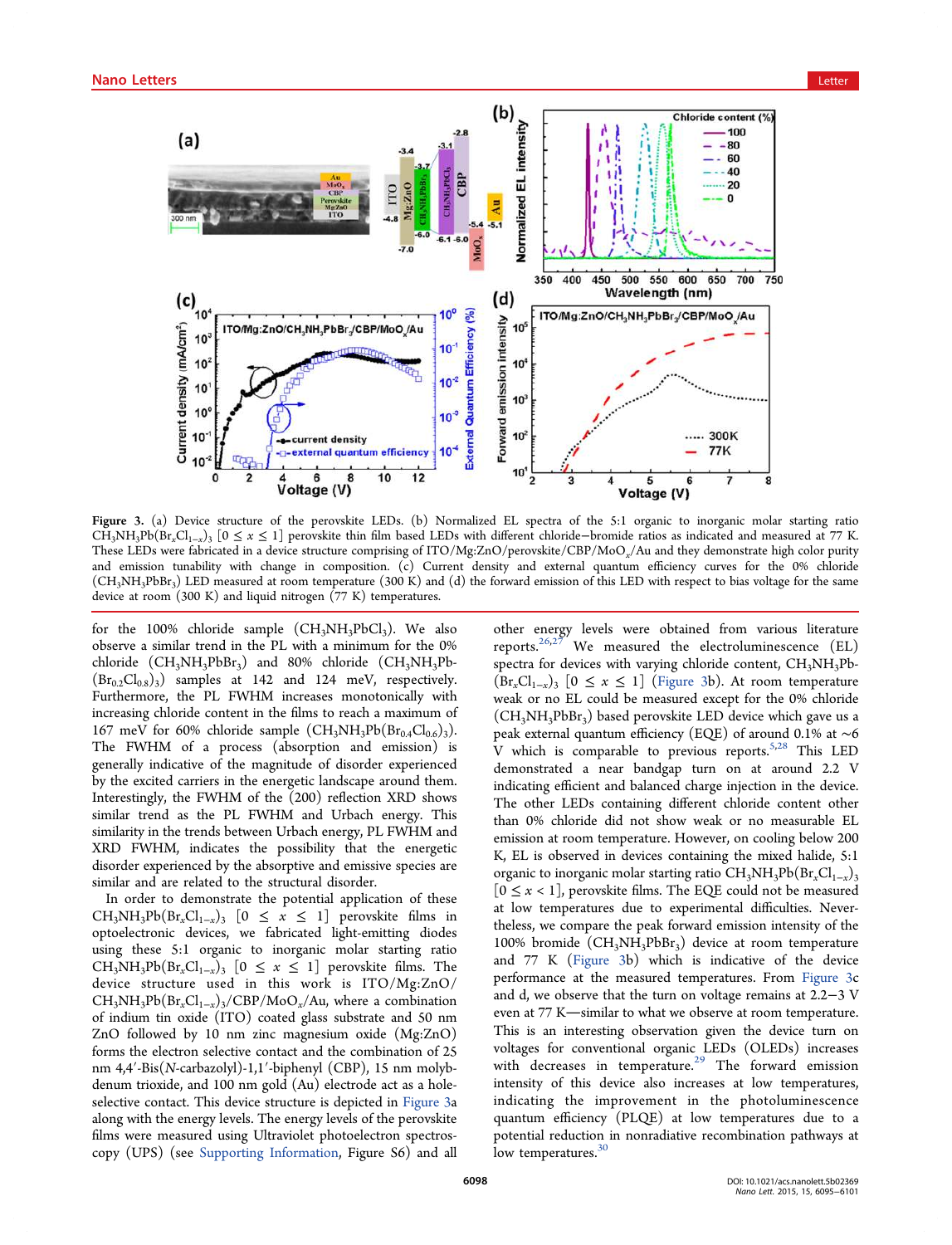In Figure 3b we demonstrate the ability to tune the bandgap and emission wavelength of the LEDs based on the mixed halide, 5:1 organic-to-inorganic molar starting ratio  $CH_3NH_3Pb(Br_xCl_{1-x})$ <sub>3</sub> [0 ≤ *x* < 1], perovskite films which were measured at liquid nitrogen temperatures (77 K). The EL emission wavelength monotonically changes from 570 nm for 0% chloride  $(\text{CH}_3\text{NH}_3\text{PbBr}_3)$  based LED to 427 nm for the 100% chloride LED  $(CH_3NH_3PbCl_3)$ . One notable observation is the narrow 5 nm EL FWHM for the 100% chloride  $(CH_3NH_3PbCl_3)$  perovskite based LED, which to our knowledge is one of the lowest FWHM observed to date for any solution processed material.<sup>5,14,17,28,31</sup>

The reason for the materials with large bandgap not showing any EL at room temperature could probably be the optical instability of these perovskite films. Recently, it was reported that the mixed halide bromide-iodide perovskite show optical instability under solar illumination  $(100 \text{ mW/cm}^2)$ .<sup>32</sup> To rule out any such optical instability in these perovskites, we performed PL measurements on the 60% chloride  $(CH_3NH_3Pb(Br_{0.4}Cl_{0.6})_3)$  sample before and immediately after a 10 min exposure under 1 sun illumination (100 mW/ cm<sup>2</sup>) (see Supporting Information, Figure S9). We found that the PL peak position does not change before and after illumination, which suggests that these 5:1 organic-to-inorganic molar starting ratio  $CH_3NH_3Pb(Br_xCl_{1-x})$  [0 ≤ *x* < 1] perovskite films are optically stable. One other reason behind the lack of EL at room temperature from the LEDs fabricated using large bandgap perovskite films could be the low PLQE. We investigates this by measuring the integrated PL from the 60% chloride  $(\text{CH}_3\text{NH}_3\text{Pb}(\text{Br}_{0.4}\text{Cl}_{0.6})_3)$  perovskite film at low temperatures. The integrated PL from this film increases with decrease in temperature from room temperature (300 K) down to liquid nitrogen temperature (77 K). This can be inferred as an increase in PLQE at low temperatures, and this can be further inferred from the PL activation curve (see Supporting Information, Figure S10). We observe an increase in the integrated PL intensity for the 60% chloride sample with decreasing temperature indicating the presence of efficient nonradiative processes at room temperature which are suppressed on cooling.<sup>30</sup> We estimate activation energies in the range of ∼590 meV for this thermally activated PL quenching.

Nevertheless, the fact that the LEDs based on these perovskite materials demonstrate narrow emission and low turn on voltages at low temperatures along with the color tunability is a step forward to realize high color purity tunable LEDs. Further investigation into increasing the quality and PLQE of perovskite materials can help us realize blue LEDs operating at room temperature, and this could become a potential alternative to the current industrial standard—gallium nitride (GaN) based blue LEDs.

In summary, we demonstrate bandgap tuning in the green to blue region of the visible spectrum using solution-processed  $CH_3NH_3Pb(Br_xCl_{1-x})$ <sub>3</sub> [0 ≤ *x* < 1] perovskites. We overcame the challenge of incorporating chloride into perovskite structures containing bromide by using mixed solvent approach and organic source of lead. These color tunable materials have been used to fabricate high color-purity, tunable LEDs with narrow FWHM emission and low turn on voltages. With further investigation into increasing the quality of mixed chloride−bromide perovskites, CH<sub>3</sub>NH<sub>3</sub>Pb(Br<sub>x</sub>Cl<sub>1−x</sub>)<sub>3</sub>, to enhance the PLQE, these materials may offer an alternative to current gallium nitride (GaN) based blue LED technologies.

Experimental Section. *Perovskite Precursor Mixture Solution Preparation. 3:1 Molar Starting Ratio Precursor Mixture Solutions.* CH<sub>3</sub>NH<sub>3</sub>PbBr<sub>3</sub> precursor solution was synthesized by mixing  $CH_3NH_3Br$  and  $Pb(CH_3COO)_2$  in a 3:1 molar stoichiometric ratio in DMF to obtain a 0.5 M solution. Similarly, the  $CH<sub>3</sub>NH<sub>3</sub>PbCl<sub>3</sub>$  precursor solution was synthesized by mixing  $\text{CH}_3\text{NH}_3\text{Cl}$  and  $\text{Pb}(\text{CH}_3\text{COO})_2$  in a 3:1 molar stoichiometric ratio in a mixed solvent comprising DMSO and DMF in the ratio of 40:60  $(v/v)$  to get a 0.5 M solution. To prepare the desired  $CH_3NH_3Pb(Br_xCl_{1-x})$ <sub>3</sub> [0 ≤ *x*  $\leq 1$ ] precursor solutions, the above-mentioned CH<sub>3</sub>NH<sub>3</sub>PbBr<sub>3</sub> and CH<sub>3</sub>NH<sub>3</sub>PbCl<sub>3</sub> precursor solutions were mixed together in the required stoichiometric ratios.

*5:1 Organic-to-Inorganic Molar Starting Ratio Precursor Mixture Solutions.* CH<sub>3</sub>NH<sub>3</sub>PbBr<sub>3</sub> precursor solution was synthesized by mixing  $CH_3NH_3Br$  and  $Pb(CH_3COO)_2$  in a 5:1 molar stoichiometric ratio in DMF to obtain a 0.5 M solution. Similarly, the  $CH<sub>3</sub>NH<sub>3</sub>PbCl<sub>3</sub>$  precursor solution was synthesized by mixing  $\text{CH}_3\text{NH}_3\text{Cl}$  and  $\text{Pb}(\text{CH}_3\text{COO})_2$  in a 5:1 molar stoichiometric ratio in a mixed solvent comprising DMSO and DMF in the ratio of 40:60  $(v/v)$  to get a 0.5 M solution. To prepare the desired  $CH_3NH_3Pb(Br_xCl_{1-x})$ <sub>3</sub> [0 ≤ *x*  $\leq 1$  precursor solutions, the above-mentioned CH<sub>3</sub>NH<sub>3</sub>PbBr<sub>3</sub> and  $CH<sub>3</sub>NH<sub>3</sub>PbCl<sub>3</sub>$  precursor solutions were mixed together in the required stoichiometric ratios.

*Device Fabrication.* Prepatterned ITO substrates were cleaned using ultrasonic bath in acetone followed by isopropanol for 15 min each. The cleaned substrates were subjected to oxygen plasma cleaning for 1 min. The magnesium-doped zinc oxide films (ZnO:Mg) were deposited at 150 °C using an atmospheric pressure spatial atomic layer deposition (AP-SALD) reactor operating in chemical vapor deposition (CVD) conditions.<sup>33</sup> First, 50 nm of ZnO was deposited onto these substrates, followed by 10 nm of  $Zn_{0.56}Mg_{0.44}O$  on top. We used previously reported flow conditions for these depositions.<sup>17</sup> After deposition, the films were cleaned by soaking in acetone for 1 h, followed by 3 min of sonication in ethanol. All films were annealed at 400 °C for 15 min in air. Further, a 5 nm PEI layer was deposited using a 0.4 wt % solution in 2-methoxyethanol followed by annealing for 10 min at 100 °C. Desired perovskite precursor mixture solutions were spin-coated and annealed in nitrogen filled glovebox at 100 °C for 5 min. The resulting thickness of the perovskite film was in the range of 125−150 nm. We then spincoated a 25 nm thin layer of CBP from a chlorobenzene solution. This was followed by thermal evaporation of 15 nm of MoO*<sup>x</sup>* and 100 nm of gold which forms the top electrode.

*LED Characterization.* Current−voltage (*I*−*V*) characteristics were measured using a Keithley 2400 source measure unit. The photon flux emitted during the scan was measured using a calibrated silicon photodetector, and the external quantum efficiency (EQE) was calculated assuming a Lambertian emission profile. The electroluminescence spectra were measured using an optical fiber connected to a calibrated Ocean Optics USB 2000+ spectrometer. A Oxford instruments flow cryostat was used to perform the LED measurements at low temperature with liquid helium as a cooling medium. At low temperatures, the LED was driven by manually changing the device bias and by coupling the EL output into an a gated intensified CCD camera system (Andor iStar DH740 CCI-010) connected to a grating spectrometer (Andor SR303i).

*Photoluminescence and Lifetime Measurements.* Timeresolved photoluminescence measurements were taken with a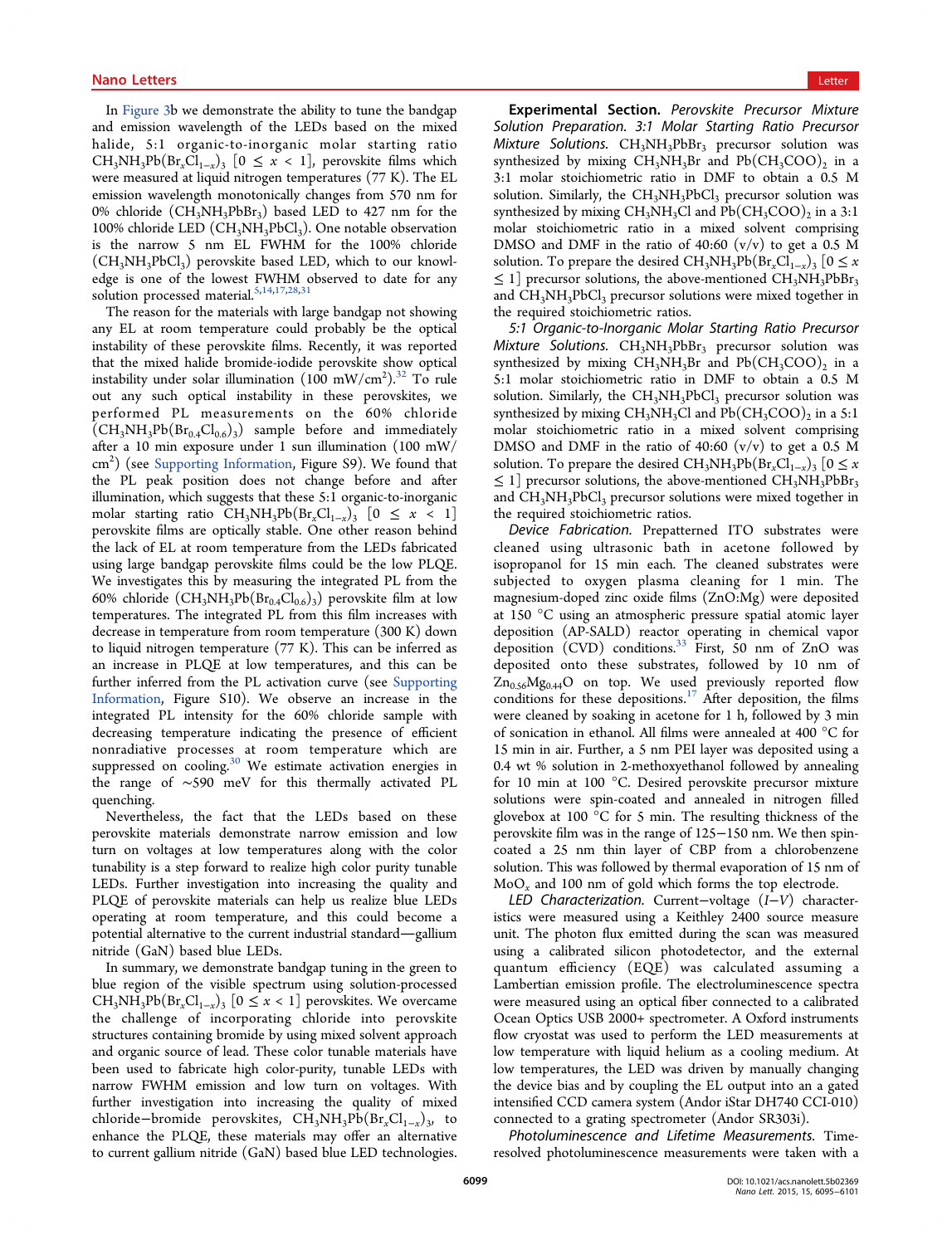gated intensified CCD camera system (Andor iStar DH740 CCI-010) connected to a grating spectrometer (Andor SR303i). Excitation was performed with femtosecond laser pulses which were generated by in a home-built setup by second order generation (SHG) in a BBO crystal form the fundamental output (pulse energy 1.55 eV, pulse length 50 fs) of a Ti:sapphire laser system (Spectra Physics Soltstice). The laser pulses generated from the SHG had photon energy of 3.1 eV, pulse length ∼100 fs.

*Absorption Measurement.* Linear absorption spectra of thin-films deposited on quartz substrates were measured using Hewlett-Packard 8453 UV−vis spectrometer with blank substrate correction.

Photothermal deflection spectroscopy (PDS) technique was used for the absorption measurements. Films spun on quartz substrates were used for the measurements. PDS is a highly sensitive scatter-free surface averaged absorption measurement technique capable of measuring absorbances down to 10<sup>−</sup><sup>5</sup> . A detailed description about the PDS setup can be found in Sadhanala et al.<sup>12</sup>

*Details of XRD Measurements.* X-ray diffraction measurements were made on thin film samples of  $CH<sub>3</sub>NH<sub>3</sub>Pb (\text{Br}_x \text{Cl}_{1-x})_3$  [0 ≤ *x* ≤ 1], on a Bruker D8 discover diffractometer with Cu K $\alpha$  radiation,  $\lambda = 1.5403$  Å. Samples were measured using a Bragg−Brentano geometry over 10 ≤ 2θ  $\leq 60^{\circ}$  with a step size of  $\Delta 2\theta = 0.01^{\circ}$ . Due to preferential alignment in the films, a complete structural analysis was not possible. Instead, the symmetry and lattice parameters were modeled using a Le Bail analysis in the Fullprof suite of programmes. Backgrounds fit were using a refined interpolation of points, and the peak shape was modeled using a pseudo-Voigt function.

#### ■ ASSOCIATED CONTENT

#### **6** Supporting Information

The Supporting Information is available free of charge on the ACS Publications website at DOI: 10.1021/acs.nanolett.5b02369.

Additional figures, including EDX, PDS absorption spectra, XRD spectra, and SEM images (PDF)

#### ■ AUTHOR INFORMATION

#### Corresponding Authors

\*E-mail: as2233@cam.ac.uk. \*E-mail: rhf10@cam.ac.uk.

#### Present Address

R.L.Z.H.: Photovoltaic Research Laboratory, Massachusetts Institute of Technology, Cambridge, Massachusetts 02139, USA.

#### Notes

The authors declare no competing financial interest.

#### ■ ACKNOWLEDGMENTS

We acknowledge funding from the Engineering and Physical Sciences Research Council (EPSRC) and the Winton Programme (Cambridge) for the Physics of Sustainability. Support from the Deutsche Forschungsgemeinschaft (NIM Excellence Cluster) is gratefully acknowledged. A.S. acknowledges the funding and support from the Indo-UK APEX project. F.D. acknowledges funding and support from a Herchel Smith fellowship. M.D.V. acknowledges funding and support from the ERC-StG 337739-HIENA. A.S. thanks Dr. D. Di for the insightful discussions. P. D. gratefully acknowledges support from the European Union in the form of a Marie Curie Intra-European fellowship.

### ■ REFERENCES

(1) Lee, M. M.; Teuscher, J.; Miyasaka, T.; Murakami, T. N.; Snaith, H. J. Efficient Hybrid Solar Cells Based on Meso-Superstructured Organometal Halide Perovskites. *Science* 2012, *338*, 643−647.

(2) Kim, H.-S.; Lee, C.-R.; Im, J.-H.; Lee, K.-B.; Moehl, T.; Marchioro, A.; Moon, S.-J.; Humphry-Baker, R.; Yum, J.-H.; Moser, J. E.; et al. Lead Iodide Perovskite Sensitized All-Solid-State Submicron Thin Film Mesoscopic Solar Cell with Efficiency Exceeding 9%. *Sci. Rep.* 2012, *2*, 591−598.

(3) Luo, J.; Im, J.-H.; Mayer, M. T.; Schreier, M.; Nazeeruddin, M. K.; Park, N.-G.; Tilley, S. D.; Fan, H. J.; Gratzel, M. Water Photolysis at 12.3% Efficiency via Perovskite Photovoltaics and Earth-Abundant Catalysts. *Science* 2014, *345*, 1593−1596.

(4) Zhou, H.; Chen, Q.; Li, G.; Luo, S.; Song, T.; Duan, H.-S.; Hong, Z.; You, J.; Liu, Y.; Yang, Y. Photovoltaics. Interface Engineering of Highly Efficient Perovskite Solar Cells. *Science* 2014, *345*, 542−546.

(5) Tan, Z.-K.; Moghaddam, R. S.; Lai, M. L.; Docampo, P.; Higler, R.; Deschler, F.; Price, M.; Sadhanala, A.; Pazos, L. M.; Credgington, D.; et al. Bright Light-Emitting Diodes Based on Organometal Halide Perovskite. *Nat. Nanotechnol.* 2014, *9*, 687−692.

(6) Green, M. A.; Ho-Baillie, A.; Snaith, H. J. The Emergence of Perovskite Solar Cells. *Nat. Photonics* 2014, *8*, 506−514.

(7) Yang, W. S.; Noh, J. H.; Jeon, N. J.; Kim, Y. C.; Ryu, S.; Seo, J. High-Performance Photovoltaic Perovskite Layers Fabricated through Intramolecular Exchange. *Science* 2015, *348*, 1234−1237.

(8) Deschler, F.; Price, M.; Pathak, S.; Klintberg, L. E.; Jarausch, D.- D.; Higler, R.; Hüttner, S.; Leijtens, T.; Stranks, S. D.; Snaith, H. J.; et al. High Photoluminescence Efficiency and Optically Pumped Lasing in Solution-Processed Mixed Halide Perovskite Semiconductors. *J. Phys. Chem. Lett.* 2014, *5*, 1421−1426.

(9) Xing, G.; Mathews, N.; Lim, S. S.; Yantara, N.; Liu, X.; Sabba, D.; Grätzel, M.; Mhaisalkar, S.; Sum, T. C. Low-Temperature Solution-Processed Wavelength-Tunable Perovskites for Lasing. *Nat. Mater.* 2014, *13*, 476−480.

(10) Noh, J. H.; Im, S. H.; Heo, J. H.; Mandal, T. N.; Seok, S. Il. Chemical Management for Colorful, Efficient, and Stable Inorganic-Organic Hybrid Nanostructured Solar Cells. *Nano Lett.* 2013, *13*, 1764−1769.

(11) Eperon, G. E.; Stranks, S. D.; Menelaou, C.; Johnston, M. B.; Herz, L. M.; Snaith, H. J. Formamidinium Lead Trihalide: A Broadly Tunable Perovskite for Efficient Planar Heterojunction Solar Cells. *Energy Environ. Sci.* 2014, *7*, 982−988.

(12) Sadhanala, A.; Deschler, F.; Thomas, T. H.; Dutton, S. E.; Goedel, K. C.; Hanusch, F. C.; Lai, M. L.; Steiner, U.; Bein, T.; Docampo, P.; et al. Preparation of Single-Phase Films of CH<sub>3</sub>NH<sub>3</sub>Pb- $(I_{1-X} Br_X)_3$  with Sharp Optical Band Edges. *J. Phys. Chem. Lett.* 2014, *5*, 2501−2505.

(13) Zhang, W.; Saliba, M.; Moore, D. T.; Pathak, S. K.; Hörantner, M. T.; Stergiopoulos, T.; Stranks, S. D.; Eperon, G. E.; Alexander-Webber, J. A.; Abate, A.; et al. Ultrasmooth Organic−inorganic Perovskite Thin-Film Formation and Crystallization for Efficient Planar Heterojunction Solar Cells. *Nat. Commun.* 2015, *6*, 6142.

(14) Wang, J.; Wang, N.; Jin, Y.; Si, J.; Tan, Z.-K.; Du, H.; Cheng, L.; Dai, X.; Bai, S.; He, H.; et al. Interfacial Control Toward Efficient and Low-Voltage Perovskite Light-Emitting Diodes. *Adv. Mater.* 2015, *27*, 2311−2316.

(15) Li, G.; Tan, Z.-K.; Di, D.; Lai, M. L.; Jiang, L.; Lim, J. H.; Friend, R. H.; Greenham, N. C. Efficient Light-Emitting Diodes Based on Nanocrystalline Perovskite in a Dielectric Polymer Matrix. *Nano Lett.* 2015, *15*, 2640−2644.

(16) Kumawat, N. K.; Dey, A.; Narasimhan, K. L.; Kabra, D. Near Infrared to Visible Electroluminescent Diodes Based on Organometallic Halide Perovskites: Structural and Optical Investigation. *ACS Photonics* 2015, *2*, 349−354.